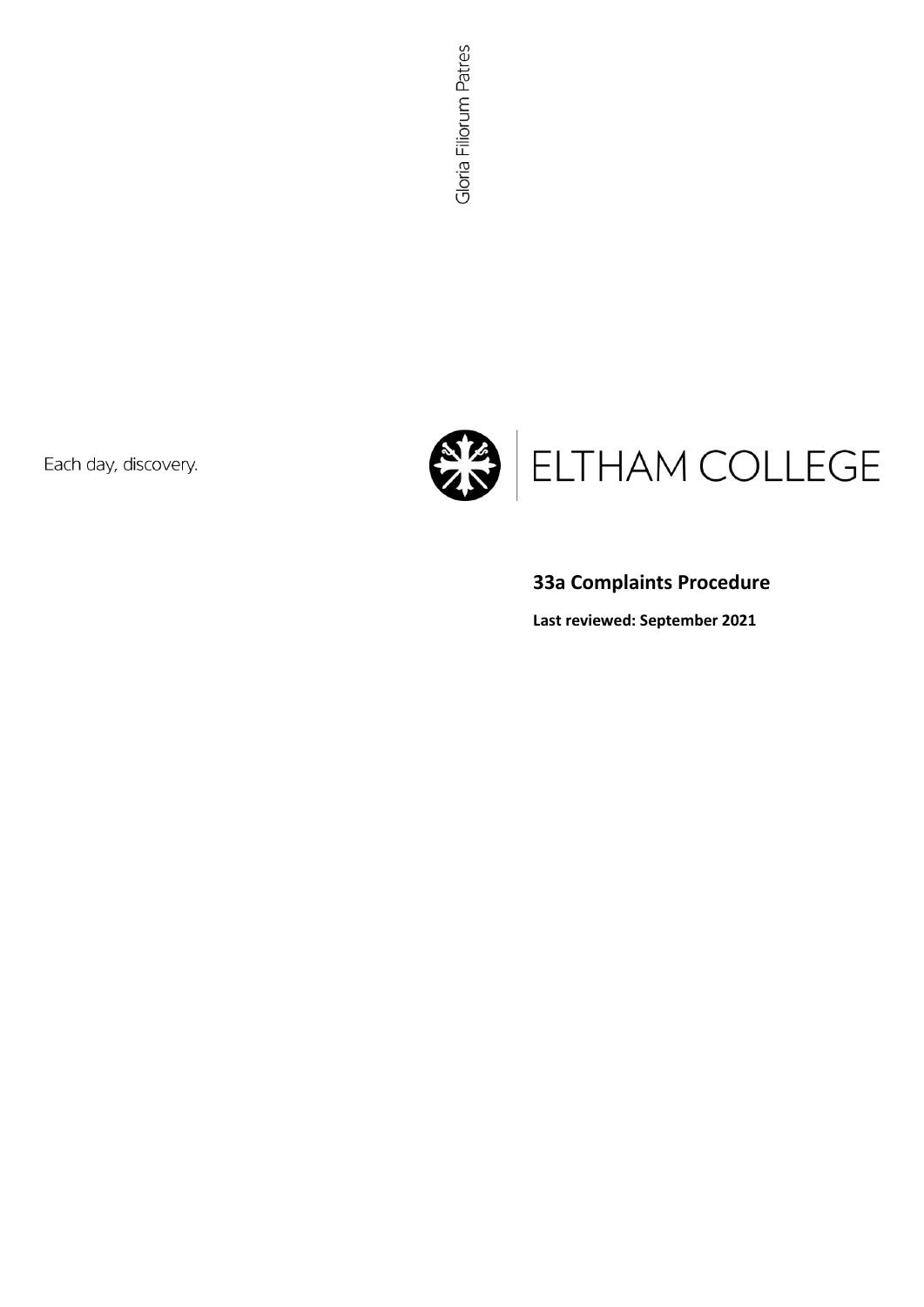

## **Version Control Information**

| <b>Reason for Amendment</b> | <b>Name</b>   | Date      | <b>Main Changes</b>                 |
|-----------------------------|---------------|-----------|-------------------------------------|
| <b>Annual Review</b>        | <b>Bursar</b> | August    | Reviewed and approved by Bircham    |
|                             |               | 2016      | Dyson Bell. Formatting changes.     |
| <b>Annual Review</b>        | <b>Bursar</b> | August    | Updated to reflect staffing changes |
|                             |               | 2017      |                                     |
| Review of conditional       | <b>Bursar</b> | Feb 2018  |                                     |
| language                    |               |           |                                     |
| Review of stage 1           | <b>AMM</b>    | Jan 2019  | Inclusion of a meeting at stage 1   |
| Annual review               | <b>HM</b>     | Feb 2019  | None                                |
| Annual review               | AMM           | June 2020 | Appendix updated with 2019-2020     |
|                             |               |           | statistics                          |
| Annual review               | <b>JHM</b>    | September |                                     |
|                             |               | 2021      |                                     |
|                             |               |           |                                     |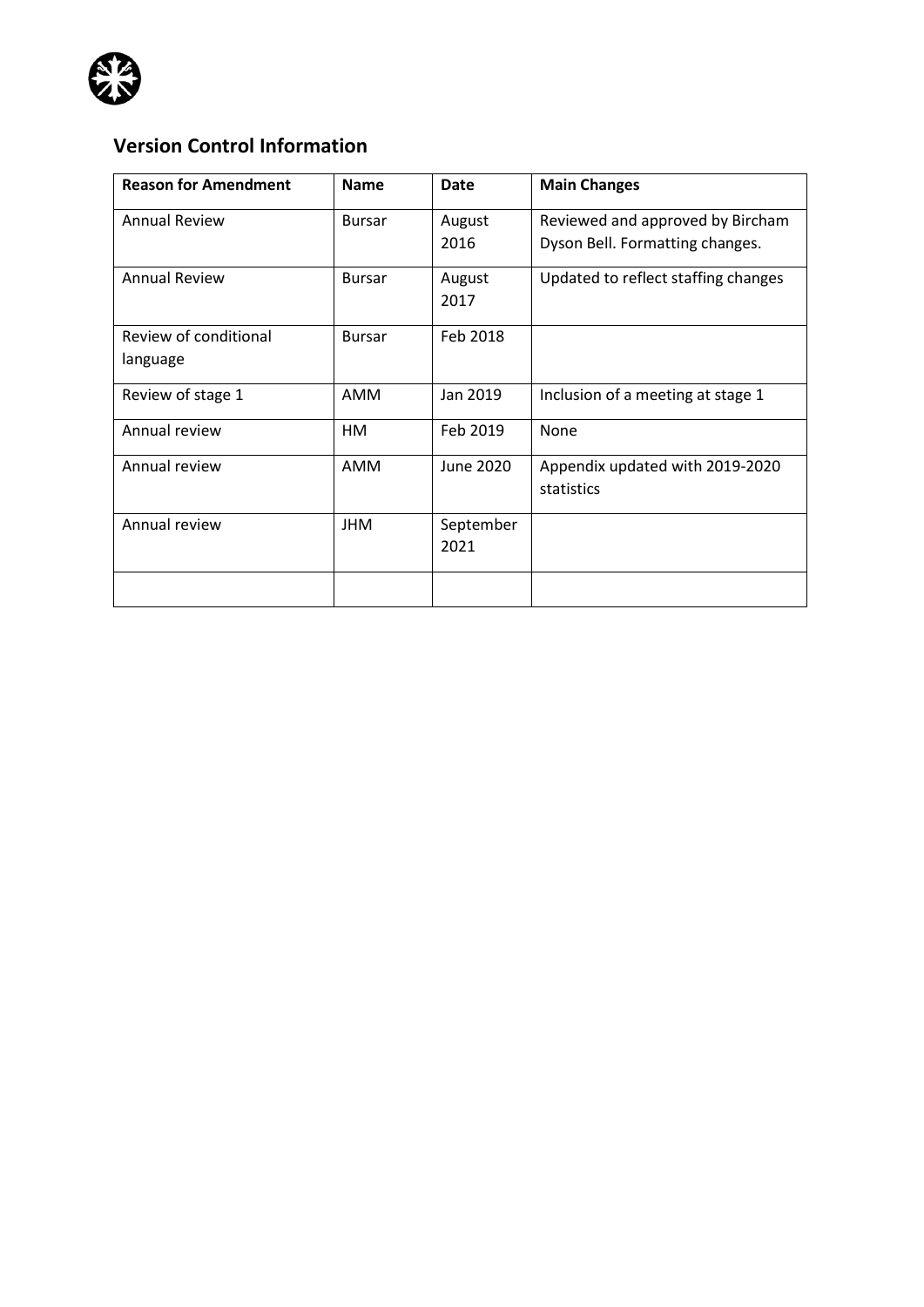

#### **1 Introduction**

Eltham College has long prided itself on the quality of the teaching and pastoral care provided to its students but we acknowledge that sometimes concerns or complaints can arise. When this happens we deal quickly and sensibly to resolve the situation to everyone's satisfaction.

If parents do have a complaint, they can expect it to be treated by the College in accordance with this procedure. The Complaints Procedure is also available to parents on the school website and on request from the Headmaster's Secretary.

### **2 Informal Resolution (Stage 1)**

Most complaints and concerns are resolved quickly and informally.

If parents have a complaint they need to contact their son/daughter's form teacher by email, copying in the Head of Section (i.e. the Assistant Head Lower School/Middle School/Sixth Form). In many cases, the matter is resolved straightaway by this means to the parents' satisfaction. Complaints must be made as soon as possible after an incident or cause for complaint arises.

Complaints made directly to a Head of Department or other senior member of staff may be referred back to the relevant form teacher unless the senior member of staff deems it appropriate for him/her to deal with the matter personally.

If parents have made a complaint by letter or email, we contact them within 24 hours to acknowledge their concerns and explain how we propose to proceed. If a complaint is raised by telephone, we ask parents to put their concerns in writing in order that we may review and address them appropriately.

Should the matter not be resolved within five working days, or in the event that the member of staff and the parents fail to reach a satisfactory resolution then parents are invited into school to meet in person with a senior member of staff. If a resolution cannot be found as a result of this meeting, parents are advised to proceed with their complaint in accordance with stage 2 of this procedure.

### **3 Formal Resolution (Stage 2)**

If the complaint cannot be resolved on an informal basis, then the parents must put their complaint in writing to the Headmaster, unless the complaint is about the Headmaster, when the complaint must be made in writing addressed to the Chairman of Governors and will be dealt with by the Governor nominated to deal with parental complaints (Nominated Governor). The parent must set out in their complaint what they think might resolve the issue. The Headmaster or the Nominated Governor, as the case may be, decide, after considering the complaint, the appropriate course of action to take. This may involve an investigation of the matter, usually by the Deputy Head, who will be asked to carry out the investigation and make a written report for the Headmaster.

In most cases, the Deputy Head (or the Nominated Governor as appropriate) meet or speak to the parents concerned, normally within three working days of receiving the complaint, to discuss the matter. If possible, a resolution will be reached at this stage.

Written records of all meetings, and interviews held in relation to the complaint, the outcome, and any actions taken by the school (regardless of whether or not the complaint was upheld) are made and retained for a period of seven years.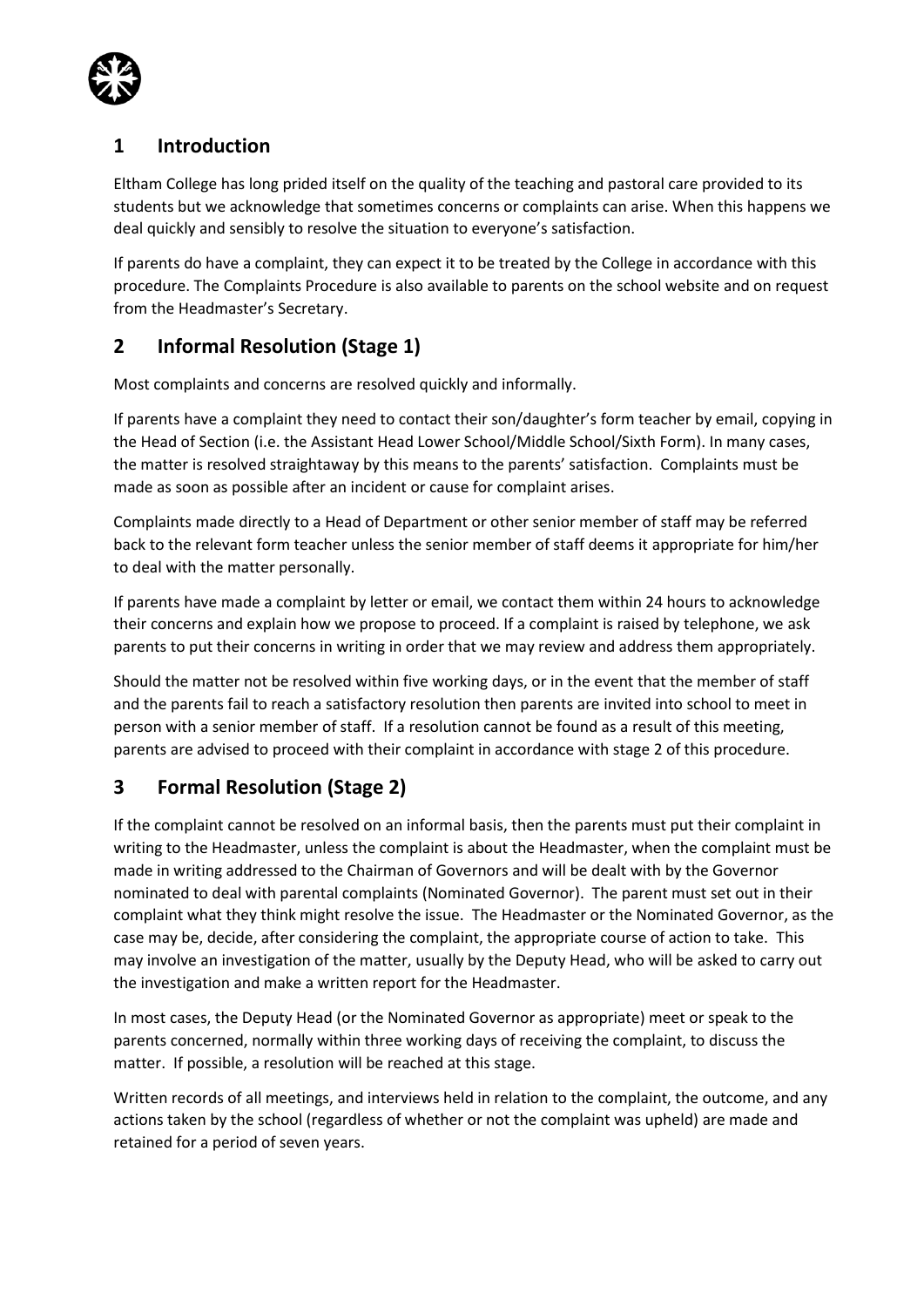

The complaint is treated in a confidential manner and with respect. Knowledge of it is limited to the Headmaster or the Nominated Governor, Deputy Head and those directly involved. In exceptional circumstances, the Chairman of Governors may also need to be informed.

We cannot entirely rule out the need to make third parties outside the College aware of the complaint and possibly also the identity of those involved. This would only be likely to happen where, for example, a child's safety is at risk or it becomes necessary to refer matters to the police. Parents are fully informed in such circumstances, unless this were to be in contravention of the school's formal obligations under the terms of our Safeguarding (Child Protection) Policy.

Once the Headmaster and Deputy Head or the Nominated Governor is satisfied that, so far as is practicable, all of the relevant facts have been established, a decision is made and parents are informed of the decision in writing together with brief reasons for that decision. The decision is taken and communicated to the parents within 14 days of receipt of the complaint.

If parents are still not satisfied with the Headmaster's or the Nominated Governor's decision, they should proceed to Stage 3 of this procedure.

Please note that if the complaint is made during a school holiday period or the time within which it is to be dealt with enters the school holiday period the times set out above may be delayed if it proves impossible to make contact with staff who are material to the investigation or the matter in question.

The number of complaints registered in the last full academic year under this formal procedure is provided in Appendix 2.

#### **4 Panel Hearing (Stage 3)**

If parents are not satisfied with the Headmaster's or the Nominated Governor's written decision, they may request that their complaint is heard by a complaints panel. They need to make their request in writing addressed to the Deputy Chairman of Governors within 14 days of receipt of the written decision. The request must set out the reasons why they are not satisfied with the decision and what they think might resolve the issue. The matter is then referred to a complaints panel which will consider the complaint and the decision.

The Panel consists of at least three persons not directly involved in the matters detailed in the complaint, one of whom is independent of the management and running of the College (see Appendix 1 as to who may be suitable to serve as an independent member of the panel).

Parents receive confirmation from the Deputy Chairman of Governors that a Complaints panel is to be convened and a hearing is arranged to take place as soon as practicable and normally within 14 days of receipt of the notice from the parents that they are not satisfied with the original decision.

The Panel decides on the procedure to be followed at the hearing and who will attend at the hearing. The Panel may require the attendance of the Headmaster or any other member of the school's staff at the hearing.

If the Panel deems it necessary, it may require that further particulars of the complaint or any related matter be supplied in advance of the hearing. Copies of such particulars are supplied to all parties not later than three days prior to the hearing.

The parents may be accompanied to the hearing by one other person. This may be a relative, teacher or friend provided they are not legally qualified. Legal representation will not normally be appropriate.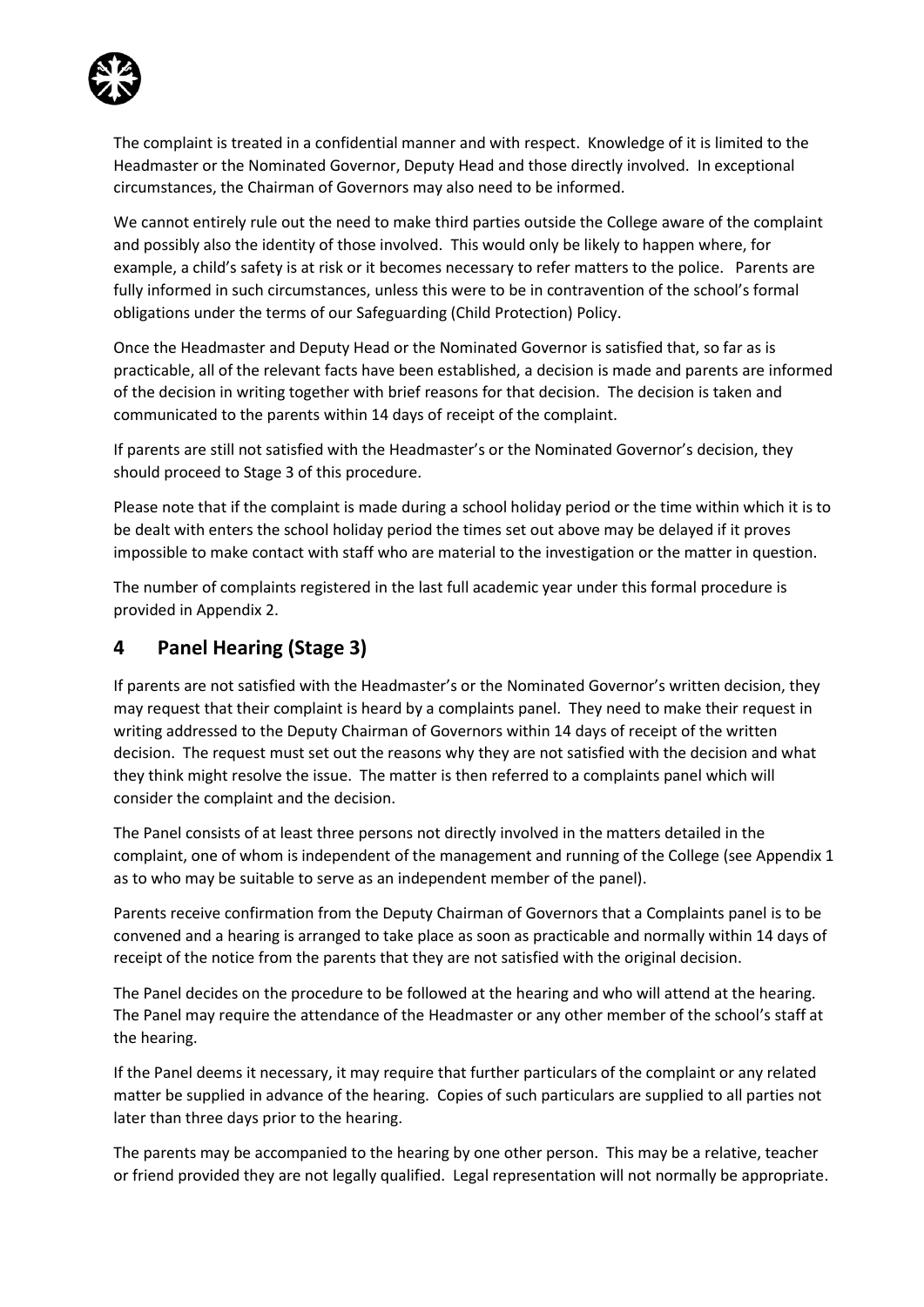

The parents are given every opportunity to state their case at the Panel.

If possible, the Panel, after due consideration of all the facts they consider relevant, makes a decision without the need for further investigation.

Where further investigation is required, the Panel decides how it should be carried out. Following such further investigations and after due consideration of all the facts they consider relevant, the Panel reaches a decision. A decision is made and communicated to the parents in writing together with brief reasons for it within ten days of the hearing. The decision of the Panel shall be final and there shall be no further review or reconsideration of the complaint.

A copy of the findings and any associated recommendations is provided to the complainant, and where relevant to the person complained about; a copy of findings and recommendations is also available on the college premises for inspection by the Governors and the Headmaster. The decision of the Panel is final and there will be no further review or reconsideration of the complaint.

Please note that if parents request a Panel hearing shortly before or during a school holiday period, the times set out above may be delayed if it proves impossible to make contact with staff who are material to the investigation or the matter in question.

Parents can be assured that all concerns and complaints are treated seriously and confidentially.

A written record of the panel hearing, the outcome and any actions taken by the school as a result of the complaint (regardless of whether or not it was upheld) is kept for seven years.

Correspondence, statements and records are kept confidential except in so far as is required of the college by Part 7 paragraph 33(k) of the Education (Independent School Standards) Regulations 2014, where the Secretary of State or a body conducting an inspection under Section 109 of the Education & Skills Act 2008 may request access to them.